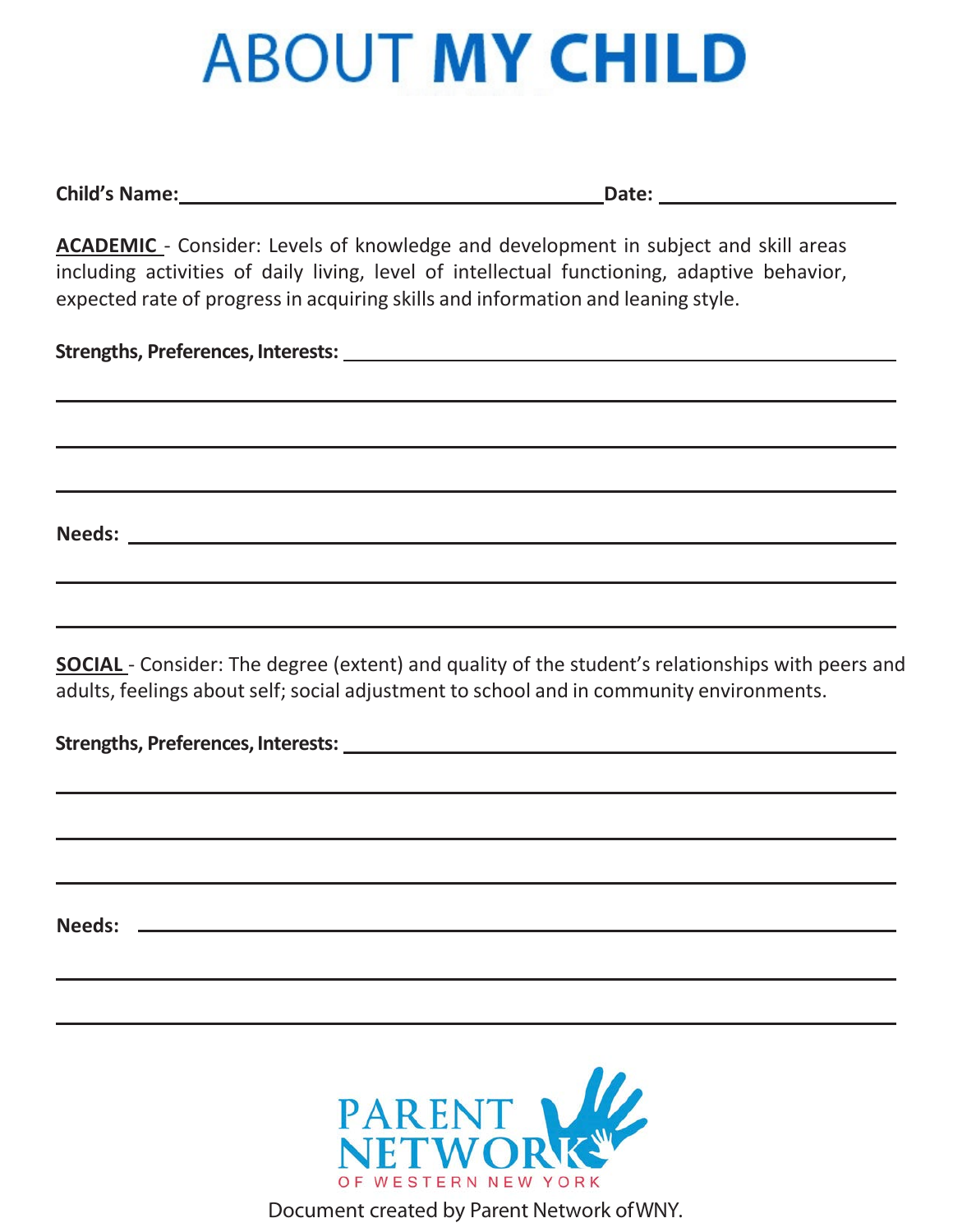## **ABOUT MY CHILD CONTINUED**

**PHYSICAL** - Consider: The degree (extent) and quality of the student's motor and sensory development, health, vitality, physical skills or limitations which pertain to the learning process.

 **Strengths, Preferences, Interests:**

 **Needs:**

**MANAGEMENT NEEDS** - The nature (type) and degree (extent) to which environmental and human or material resources are needed to address needs identified above (what supports, places and stuff has worked in the past):

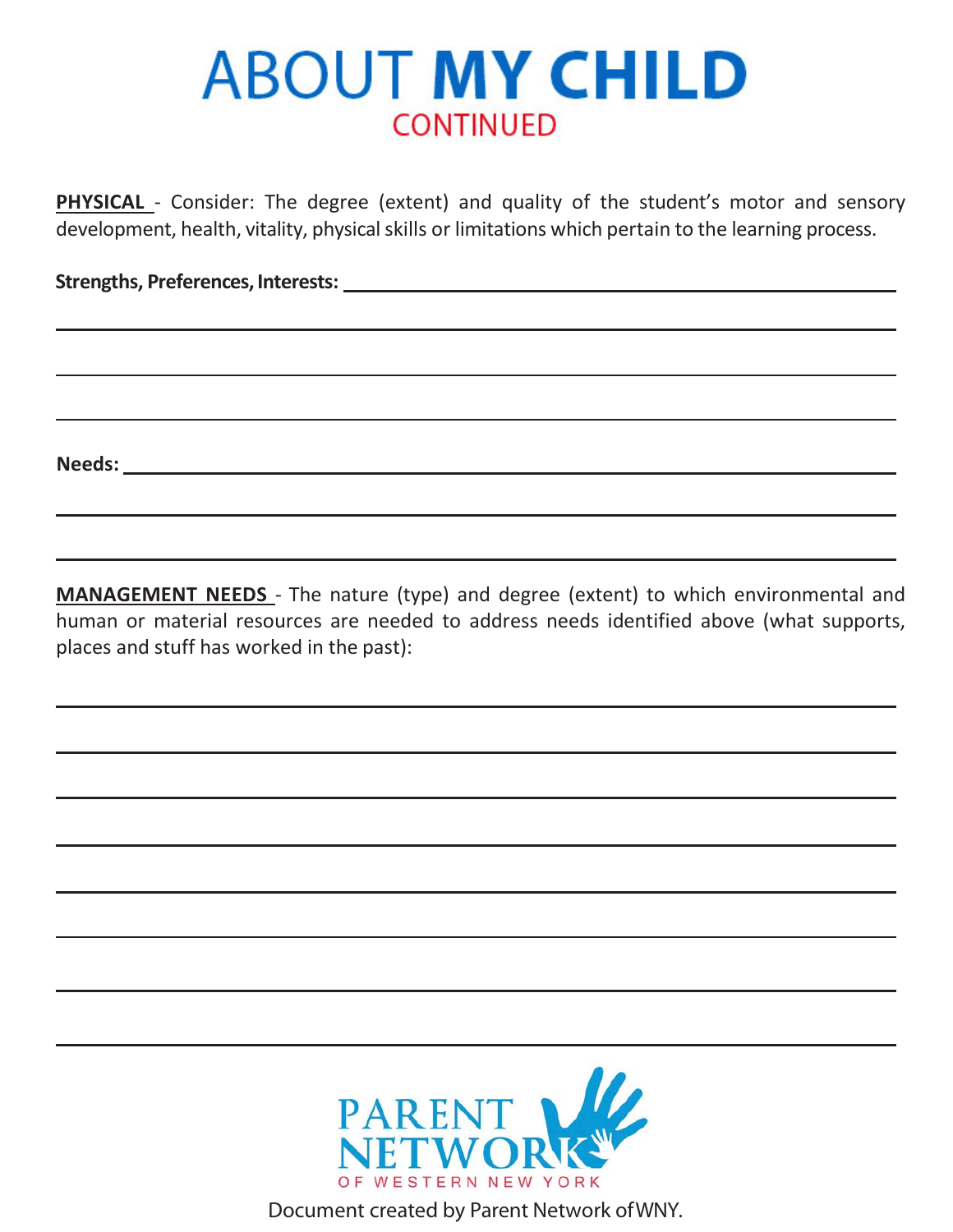## **ABOUT MY CHILD CONTINUED**

**MEDICAL** – Consider: Physical information - how a diagnosis impacts on education and participation as a member of a class orschool.

 **Strengths:** 

 **Weaknesses / Needs:**

**EFFECTIVE STRATEGIES - What worked and/or what didn't work in the last year?**

**GOAL(S)** – What the family sees as being the most important for the next year?

**ACTIVITIES** of daily living – What skills need to be addressed?